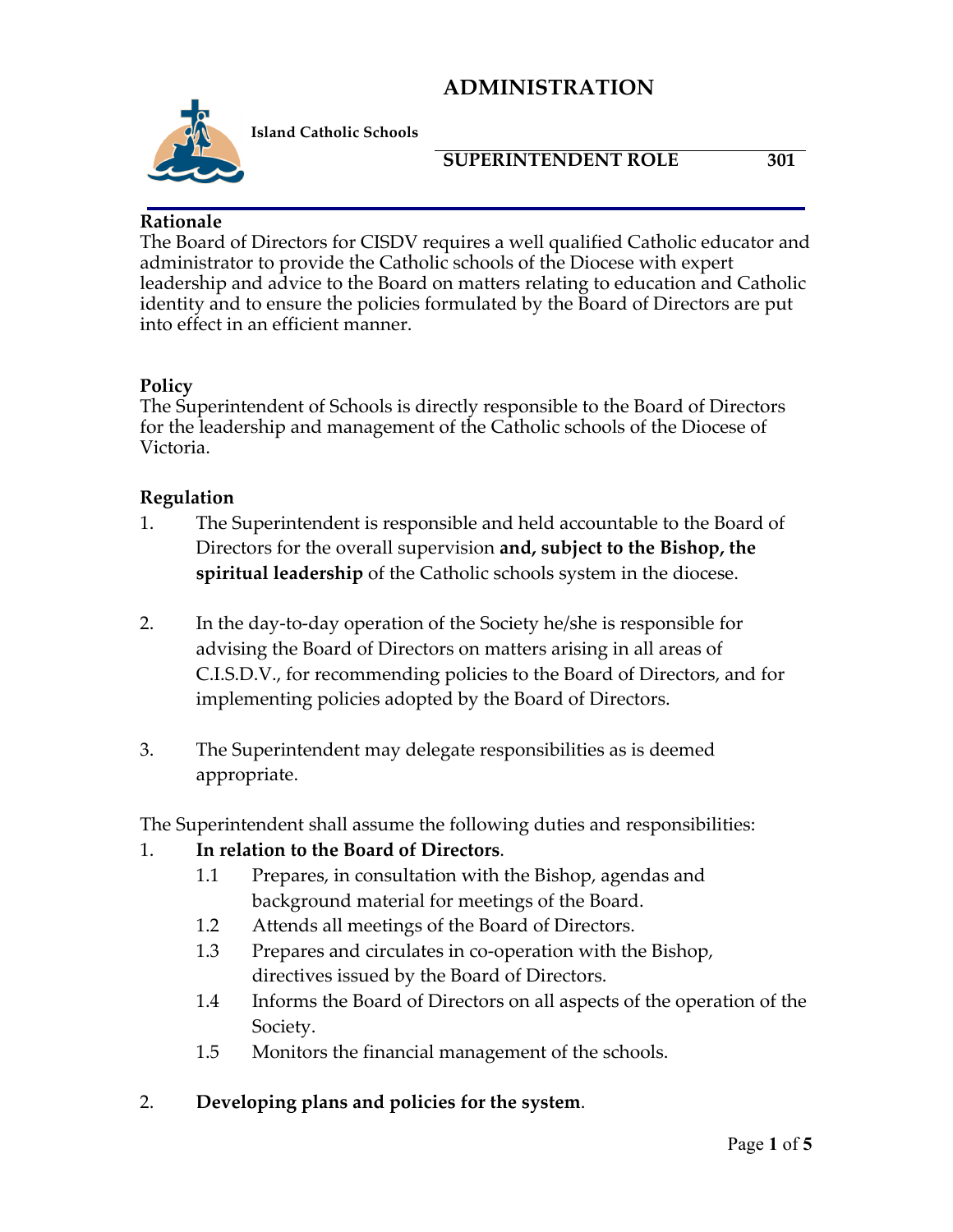

**Island Catholic Schools** 

## **SUPERINTENDENT ROLE 301**

2.1 Develops, in co-operation with the Board of Directors, Local School Council members, and the Administrators' Council, long range plans in **areas** such as, **but not** limited to, Catholicity, Curriculum, Facilities and Building and Maintenance, mainly through committees.

 Establishes for the approval of the Board of Directors, in consultation with the Administrators' Council, system plans for each school year.

- 2.3 Creates, in consultation with the Administrators' Council when appropriate and expedient, plans to deal with contingencies that arise during the school year.
- 2.4 Arranges for the systematic review and revision of system and Local School Council policies as required.

# 3. **Making decisions concerning the operation of the system**.

- 3.1 Determines means by which system objectives and plans arr realized.
- 3.2 Interprets system policies to the employees of the school system.
- 3.3 Mediates conflicts that might arise from time to time within the system.
- 3.4 Decides, in consultation with the appropriate personnel, the action to be taken to solve problems that arise within the system from day to day.
- 3.5 Serves as a member on the following groups:
	- Administrators' Council
	- Catholic Independent School Committee of BC

## 4. **Serves in an advisory capacity to Local School Councils**.

- 4.1 Attends regular Local School Council meetings as requested.
- 4.2 Provides information on the role of Local School Council members.
- 4.3 Monitors and advises on Local School Council policy development.
- 4.4 Keeps Local School Councils informed on matters relating to C.I.S.D.V., Ministry of Education, FISA, CISCBC, etc.

# 5. **Selecting and supervising administrative personnel**.

5.1 Develops procedures for the selection and hiring and termination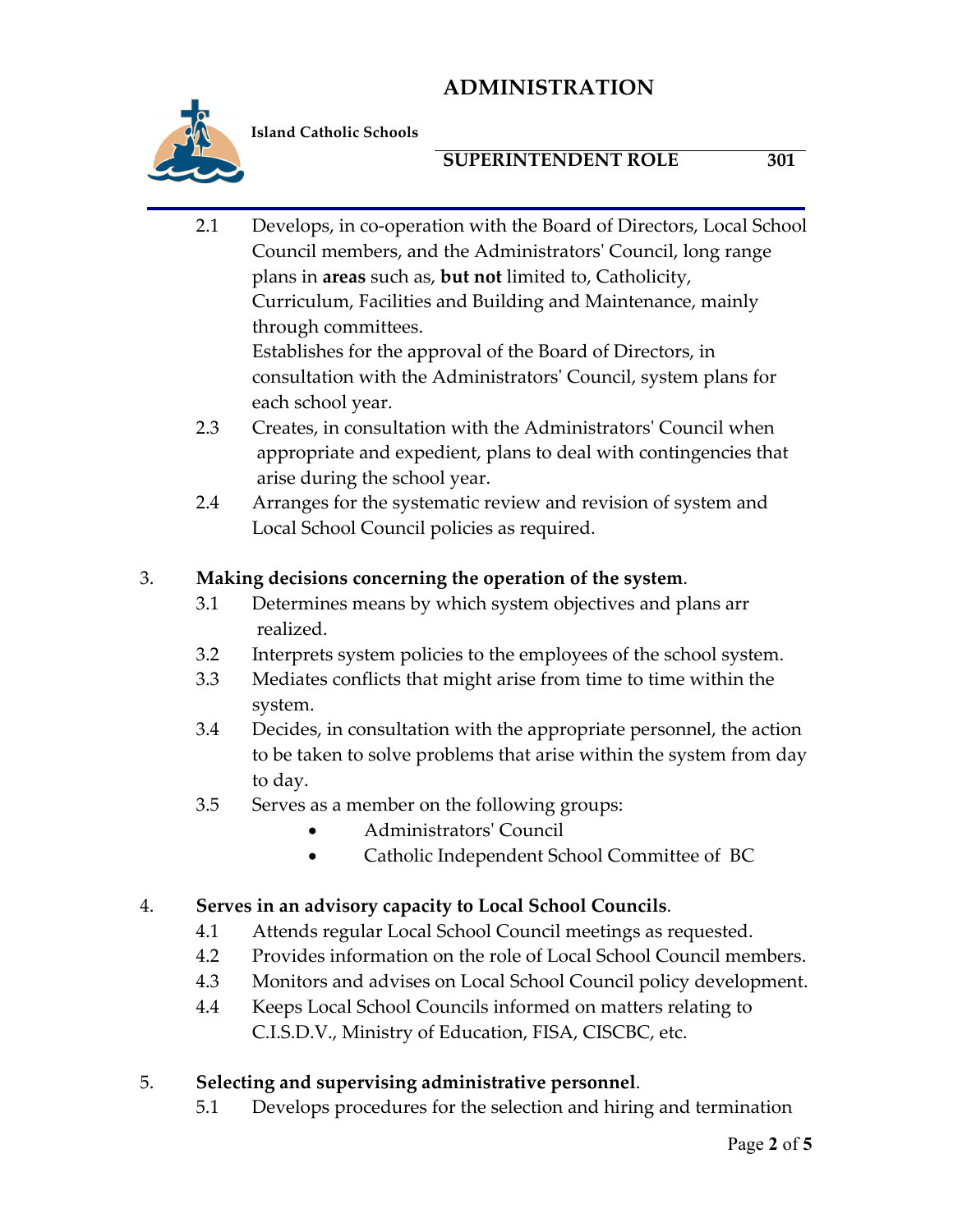

**Island Catholic Schools** 

#### **SUPERINTENDENT ROLE 301**

- of administrative personnel.
- 5.2 Discusses with Principals their developmental plans for the coming year.
- 5.3 Discusses with Principals the extent to which the maintenance and growth objectives have been achieved.
- 5.4 Provides advice to Principals as they work with problems which arise from time to time during the school year.
- 5.5 Co-ordinates procedures for conducting a school review process which includes an evaluation of the school principal.
- 5.6 Provides annual reports to local boards on Administrative Functions, Personnel, etc. on request.

#### 6. **Selecting and supervising professional staff**.

- 6.1 Develops procedures for the selection hiring, evaluation and termination of all professional staff.
- 6.2 Monitors the teacher evaluation programs at the school level.
- 6.3 In consultation with the Principals confirms the employment status of probationary teachers.
- 6.4 Conducts teacher evaluations when requested.
- 6.5 Maintains a list of approved substitute teachers.

#### 7. **Other staff**.

- 7.1 Develops procedures for the selection, hiring, evaluation and termination of all other staff including support staff, contract, and casual employees.
- 7.2 Monitors the support staff evaluation program at the schools.

#### 8 **Curriculum**

- 8.1 Ensures that curriculum meets the standards of the Board of Directors and the Ministry of Education.
- 8.2 Advises on new developments in curriculum.
- 8.3 Develops methods of implementation of new curriculum.
- 8.4 Encourages and facilitates the inclusion of Catholic content in the government curriculum.
- 8.5 Provides for a review of curriculum on a system wide basis.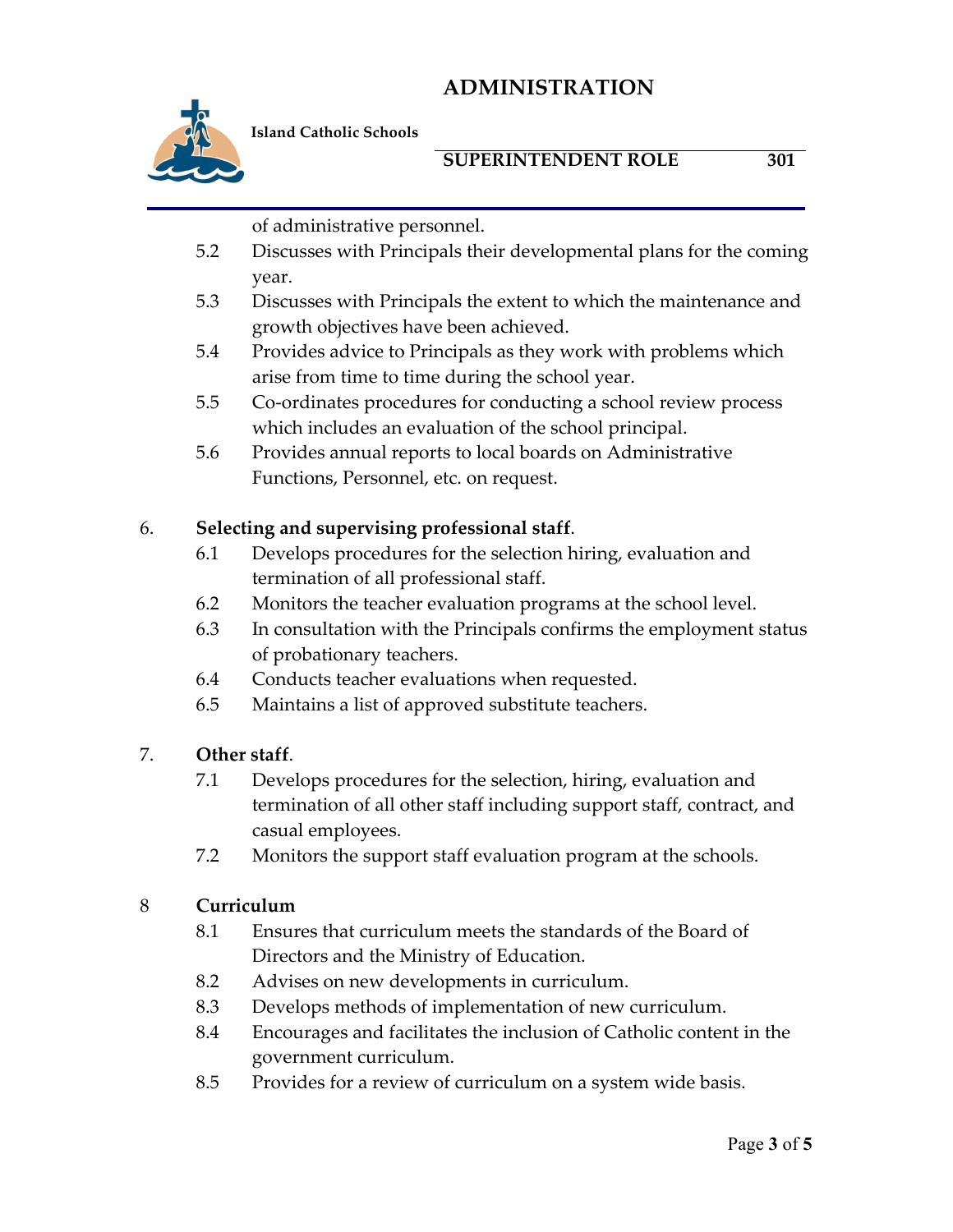

**Island Catholic Schools** 

### **SUPERINTENDENT ROLE 301**

#### 9. **Represents the interests of Catholic education on behalf of the diocese.**

- 9.1 Acts as spokesperson for the Bishop on matters of Catholic education.
- 9.2 Acts on behalf of the Bishop when required on matters relating to Catholic education in the diocese.
- 9.3 Attends **regular** staff meetings and in-services of staff of the Pastoral Centre.

#### 10. **Communicating with the general community**.

- 10.1 Prepares releases to the media.
- 10.2 Prepares reports to the Ministry of Education as required.
- 10.3 Presents talks and papers as requested.
- 10.4 Becomes actively involved in community organizations.
- 10.5 Answers enquiries from the general public.

#### 11. **Keeping abreast of education developments**.

- 11.1 Reads professional literature.
- 11.2 Attends education conferences, workshops, and courses.
- 11.3 Visits other school systems.

## 12. **Acting as C.I.S.D.V. representative**.

- 12.1 Meets with provincial government officials.
- 12.2 Meets with civic officials.
- 12.3 Meets with the public at large concerning educational matters.
- 12.4 Attends ceremonial gatherings.

## 13. **Maintaining contact with other educational organizations**.

- 13.1 Meets with officials from other school districts.
- 13.2 Meets with Ministry of Education officials.
- 13.3 Attends meeting of the Catholic Independent School Committee of British Columbia.

14. **Performs such tasks as may be assigned from time to time by the Bishop or the Board of Directors.**